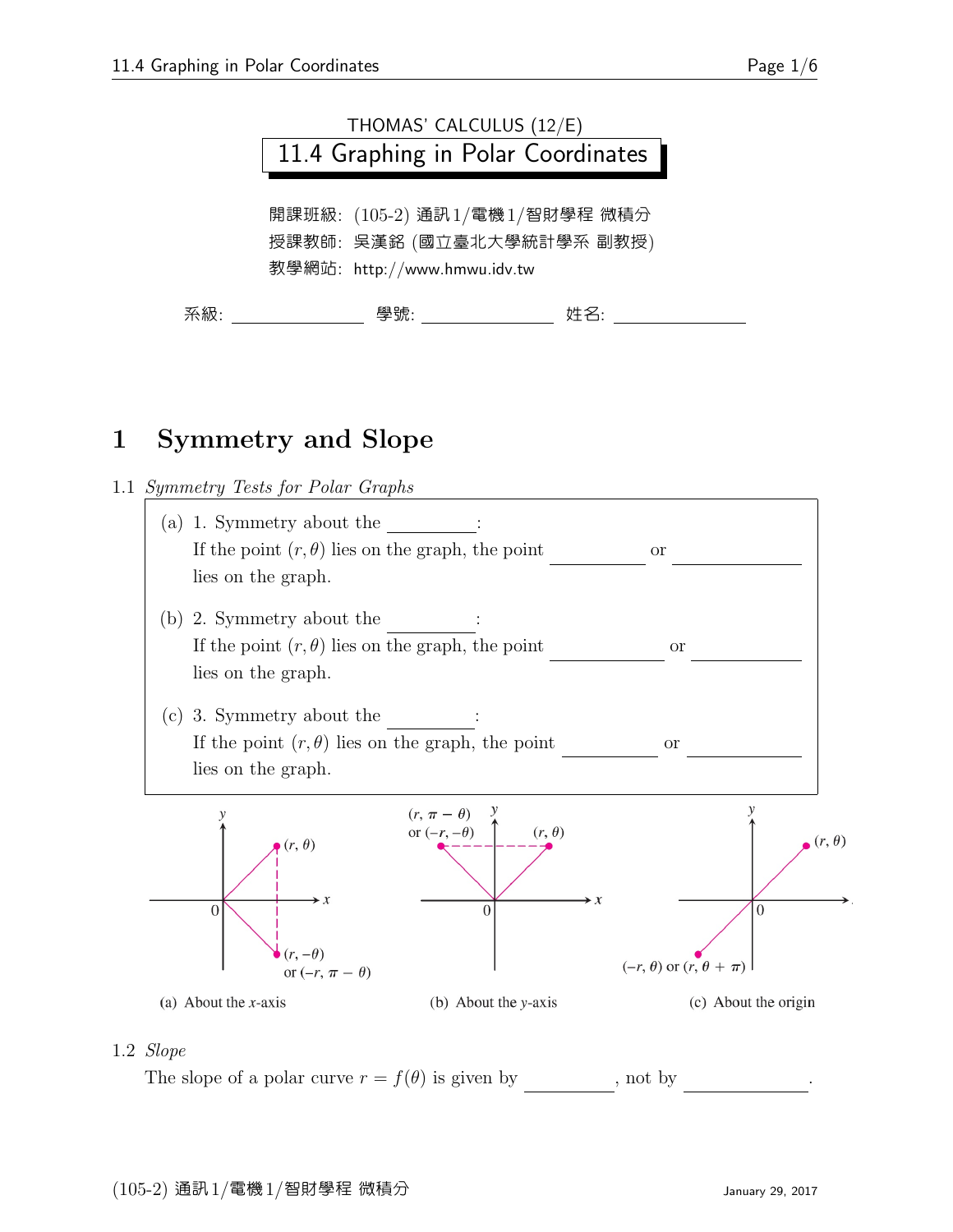1.3 Slope of the Curve  $r = f(\theta)$ 

$$
\left. \frac{dy}{dx} \right|_{(r,\theta)} = \underline{\qquad \qquad , \text{ provided } dy/d\theta \neq 0 \text{ at } (r,\theta).
$$

- 1.4 Consider the graph of f as the graph of the parametric equations  $x = r \cos \theta =$  $f(\theta) \cos \theta, y = r \sin \theta = f(\theta) \sin \theta.$ dy  $\frac{dy}{dx} =$
- 1.5 If the curve  $r = f(\theta)$  passes through the origin at  $\theta = \theta_0$ , then  $f(\theta_0) = 0$  and the slope equation gives

$$
\left. \frac{dy}{dx} \right|_{(0,\theta_0)} =
$$

- 1.6 If the graph of  $r = f(\theta)$  passes through the origin at  $\theta = \theta_0$  the value the slope of the curve there is  $\qquad \qquad$ .
- 1.7 The reason we say  $\frac{1}{s}$  and not just  $\frac{1}{s}$  is that a polar curve may pass through the origin (or any  $\overline{\text{point}}$ )  $\overline{\text{point}}$ , with different slopes at different.

Ex. 1 . . . . . . . . . . . . . . . . . . . . . . . . . . . . . . . . . . . . . . . . . . . . . . . . . . . . (example1, p632)

Graph the curve  $r = 1 - \cos \theta$ .

sol: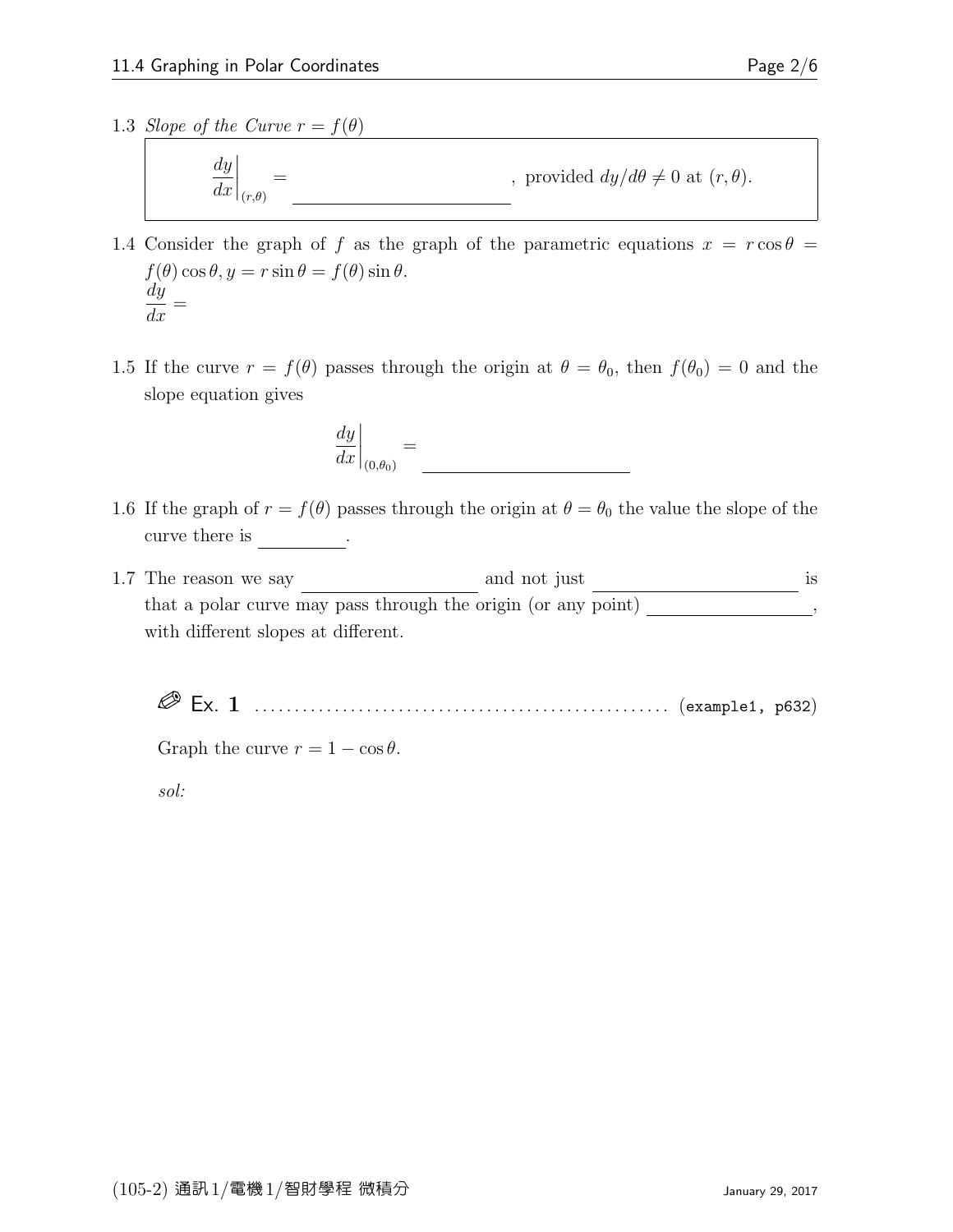Ex. 2 . . . . . . . . . . . . . . . . . . . . . . . . . . . . . . . . . . . . . . . . . . . . . . . . . . . . (example2, p633)

Graph the curve  $r^2 = 4 \cos \theta$ .

sol:

Ex. 3 . . . . . . . . . . . . . . . . . . . . . . . . . . . . . . . . . . . . . . . . . . . . . . . . . . . (example3, p3)722

Graph the curve  $r^2 = \sin 2\theta$ .

sol: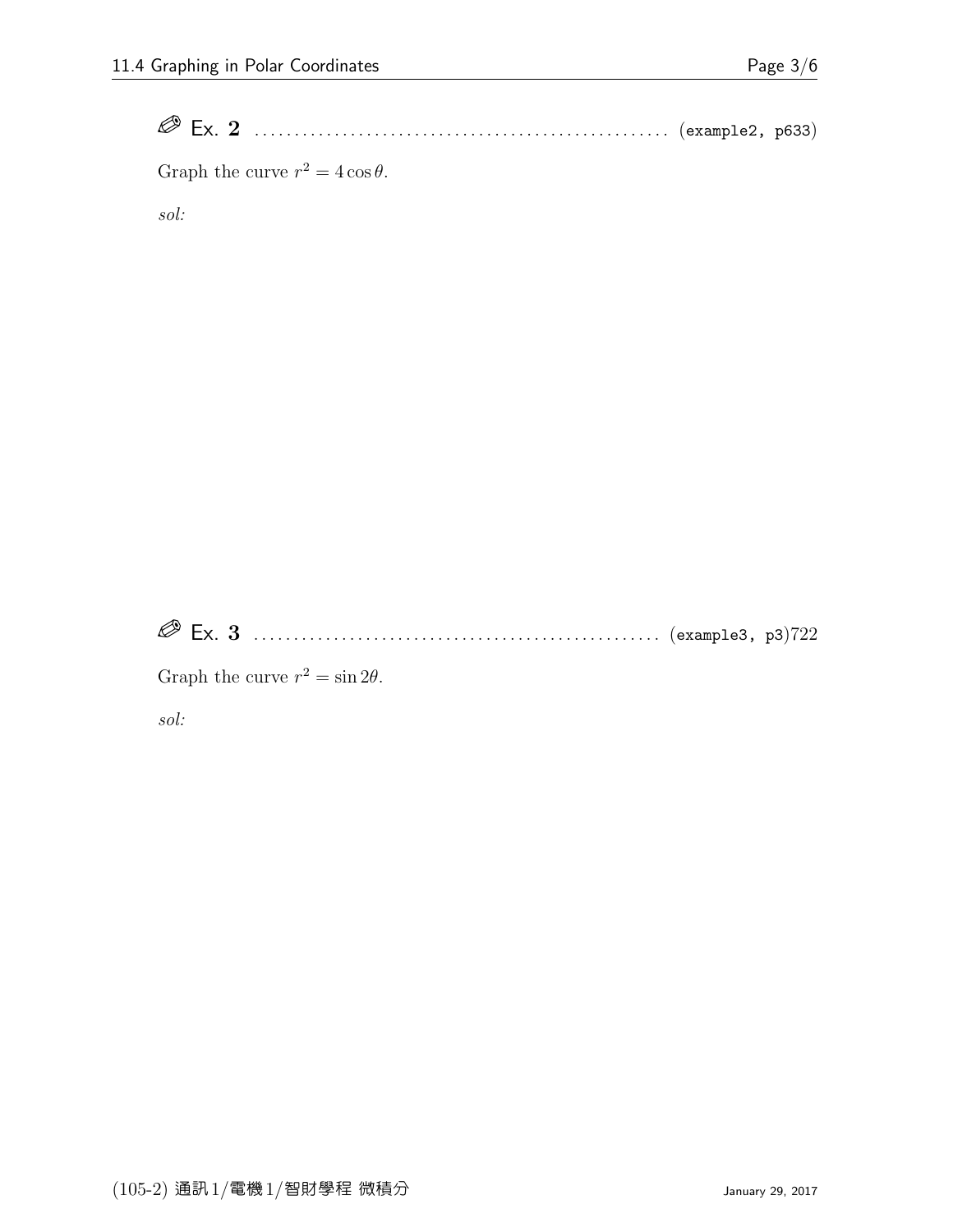# 2 重要極座標圖形

2.1 圓 circle

|     | $r = a \cos \theta$ |     | $r = a \sin \theta$ |
|-----|---------------------|-----|---------------------|
| a<0 | a > 0               | a<0 | a>0                 |
|     |                     |     |                     |
|     |                     |     |                     |
|     |                     |     |                     |
|     |                     |     |                     |
|     |                     |     |                     |
|     |                     |     |                     |
|     |                     |     |                     |
|     |                     |     |                     |

## 2.2 心臟線 Cardioid

| $r = a(1 \pm \cos \theta)$ |       | $r = a(1 \pm \sin \theta)$ |     |
|----------------------------|-------|----------------------------|-----|
| $a<0$                      | a > 0 | a<0                        | a>0 |
|                            |       |                            |     |
|                            |       |                            |     |
|                            |       |                            |     |
|                            |       |                            |     |
|                            |       |                            |     |
|                            |       |                            |     |
|                            |       |                            |     |
|                            |       |                            |     |

#### 2.3 蚶線 LimaCon

|       | $r = a \pm b \cos \theta$ | $r = a \pm b \sin \theta$ |       |
|-------|---------------------------|---------------------------|-------|
| a > b | a < b                     | a > b                     | a < b |
|       |                           |                           |       |
|       |                           |                           |       |
|       |                           |                           |       |
|       |                           |                           |       |
|       |                           |                           |       |
|       |                           |                           |       |
|       |                           |                           |       |
|       |                           |                           |       |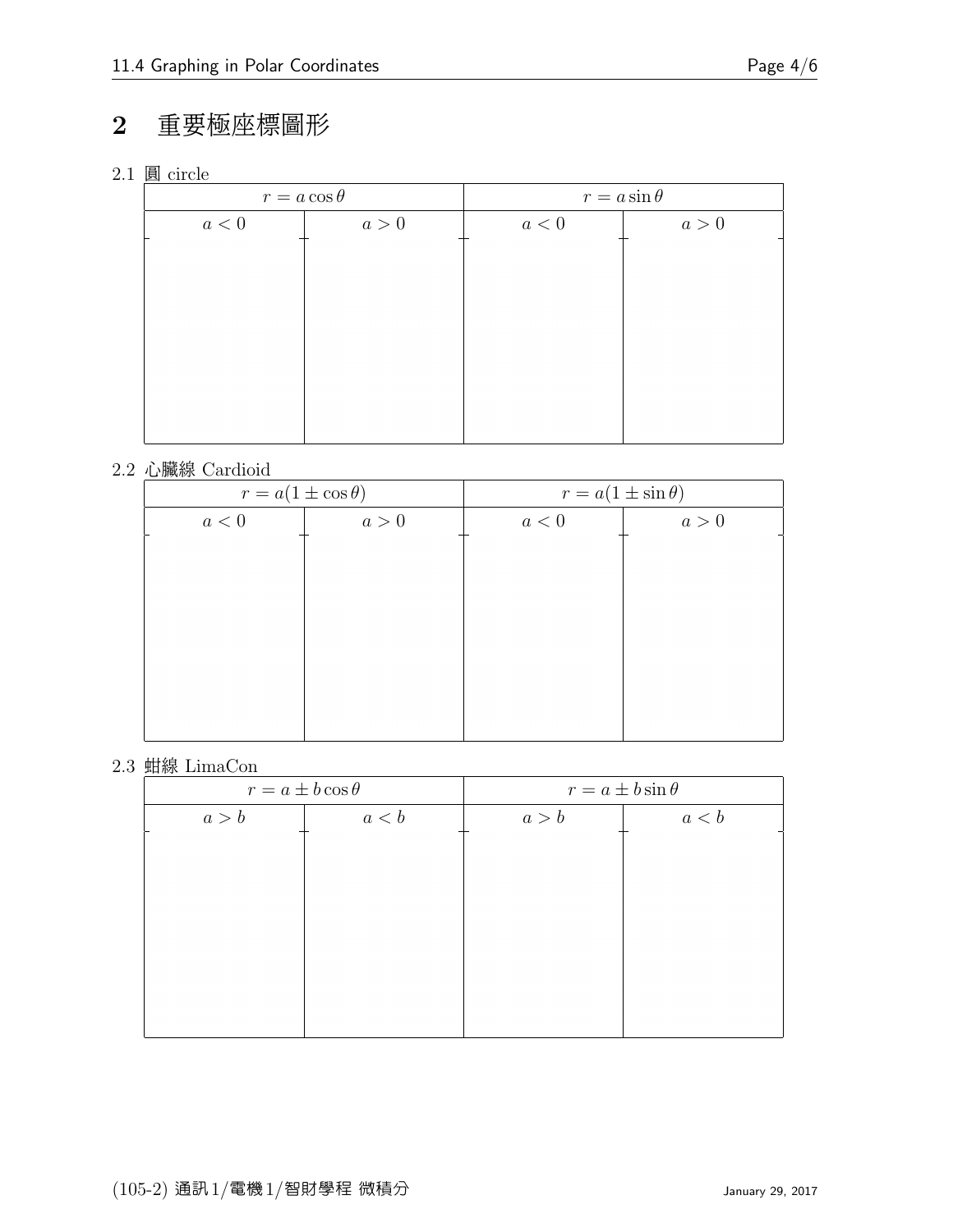## 2.4 雙紐線 Lemniscates

| -----                    |                          |
|--------------------------|--------------------------|
| $r^2 = a^2 \cos 2\theta$ | $r^2 = a^2 \sin 2\theta$ |
|                          |                          |
|                          |                          |
|                          |                          |
|                          |                          |
|                          |                          |
|                          |                          |
|                          |                          |
|                          |                          |
|                          |                          |

#### 2.5 玫瑰線 Rose curve

|       | $r = a \cos n\theta$ | $r = a \sin n\theta$ |         |
|-------|----------------------|----------------------|---------|
| n:odd | n: even              | n:odd                | n: even |
|       |                      |                      |         |
|       |                      |                      |         |
|       |                      |                      |         |
|       |                      |                      |         |
|       |                      |                      |         |
|       |                      |                      |         |
|       |                      |                      |         |
|       |                      |                      |         |